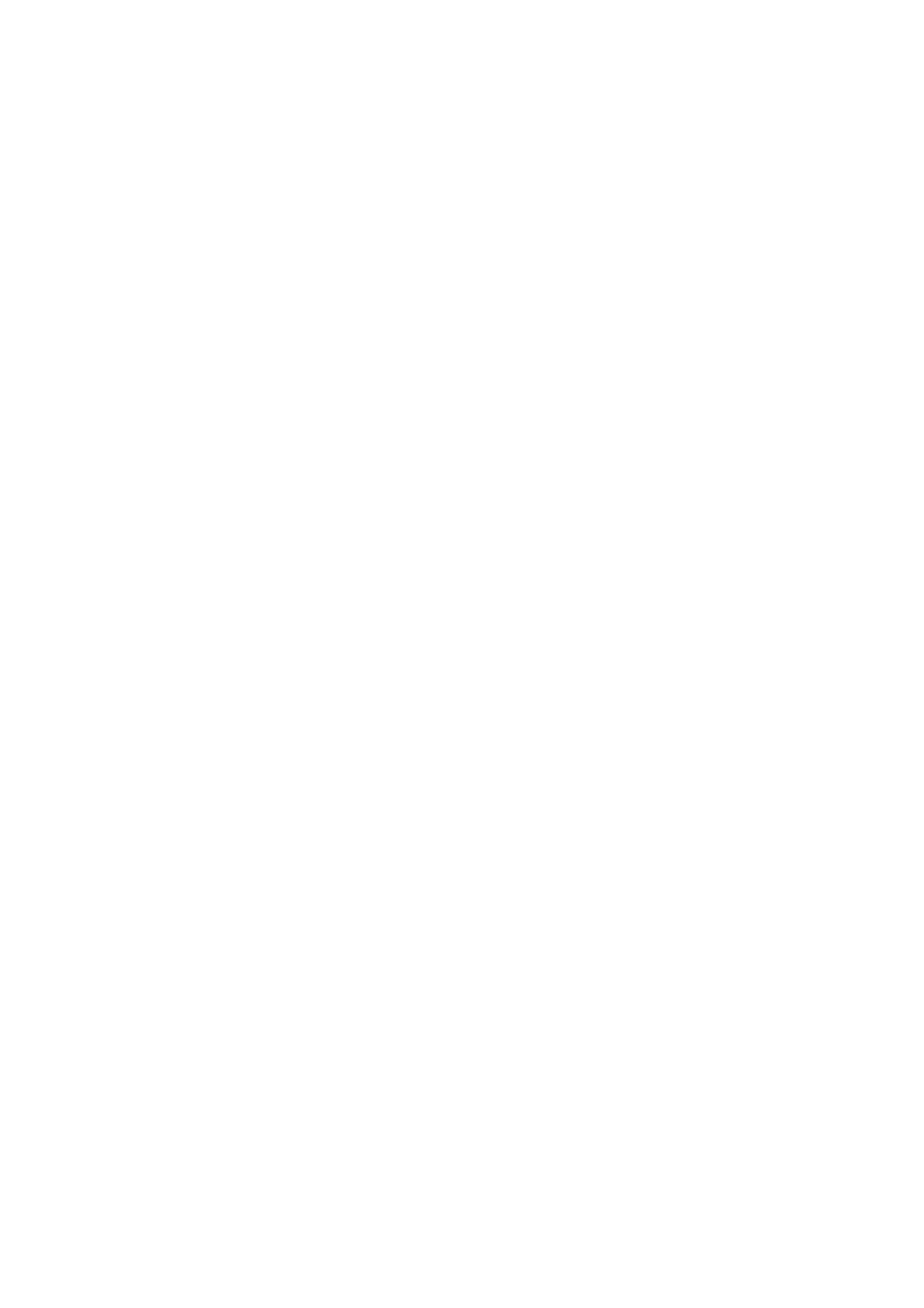# **Pharmaceutical Reimbursement** and Pricing in Germany

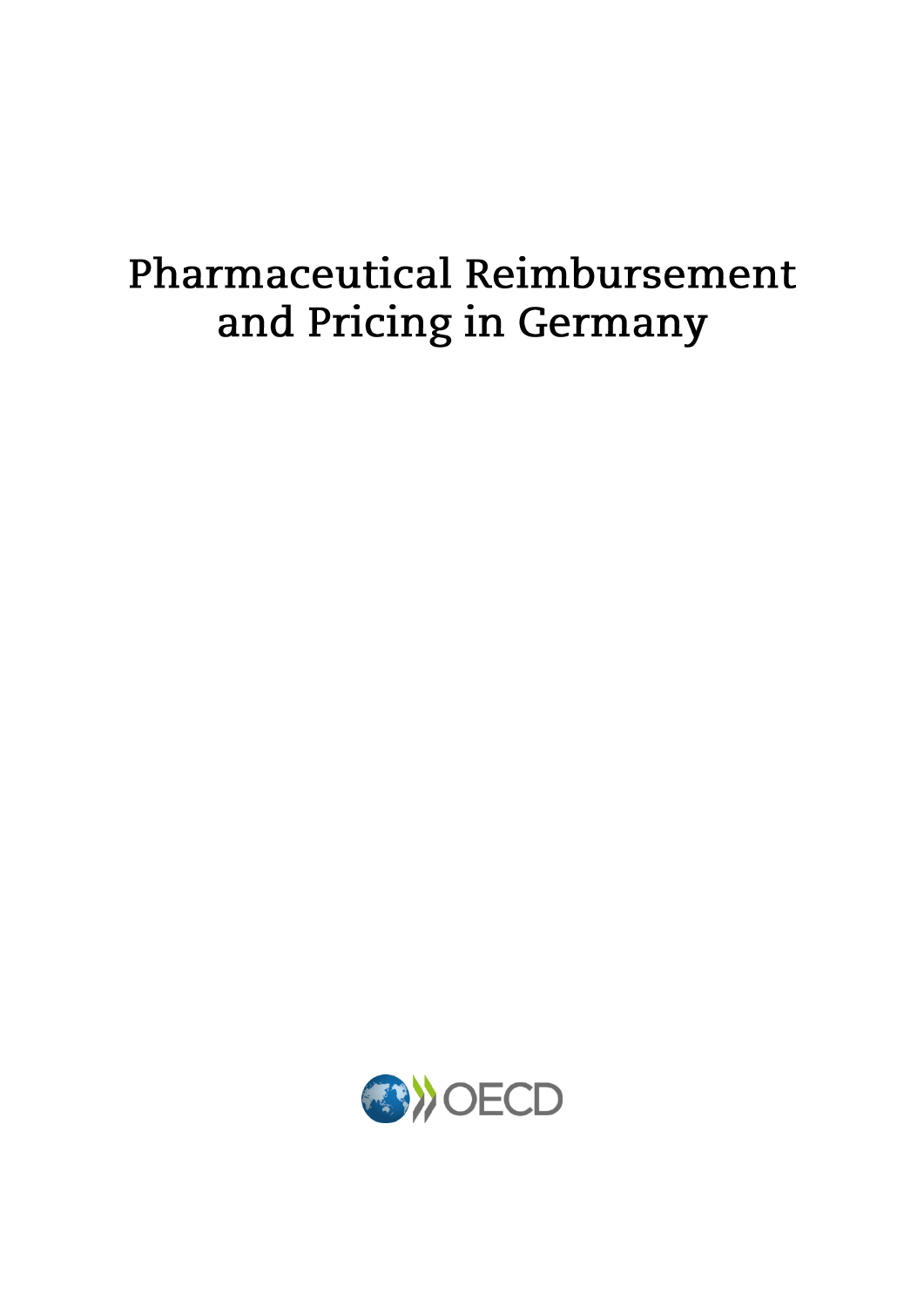Authors: Martin Wenzl and Valérie Paris

This country profile was prepared to inform several OECD projects related to pharmaceutical policies and was updated in June 2018. This country profile benefited from input and comments from the German Federal Ministry of Health. Authors remain responsible for any errors.

This work benefited from a financial contribution from the World Health Organisation.

This document and any map included herein are without prejudice to the status of or sovereignty over any territory, to the delimitation of international frontiers and boundaries and to the name of any territory, city or area.

© OECD 2018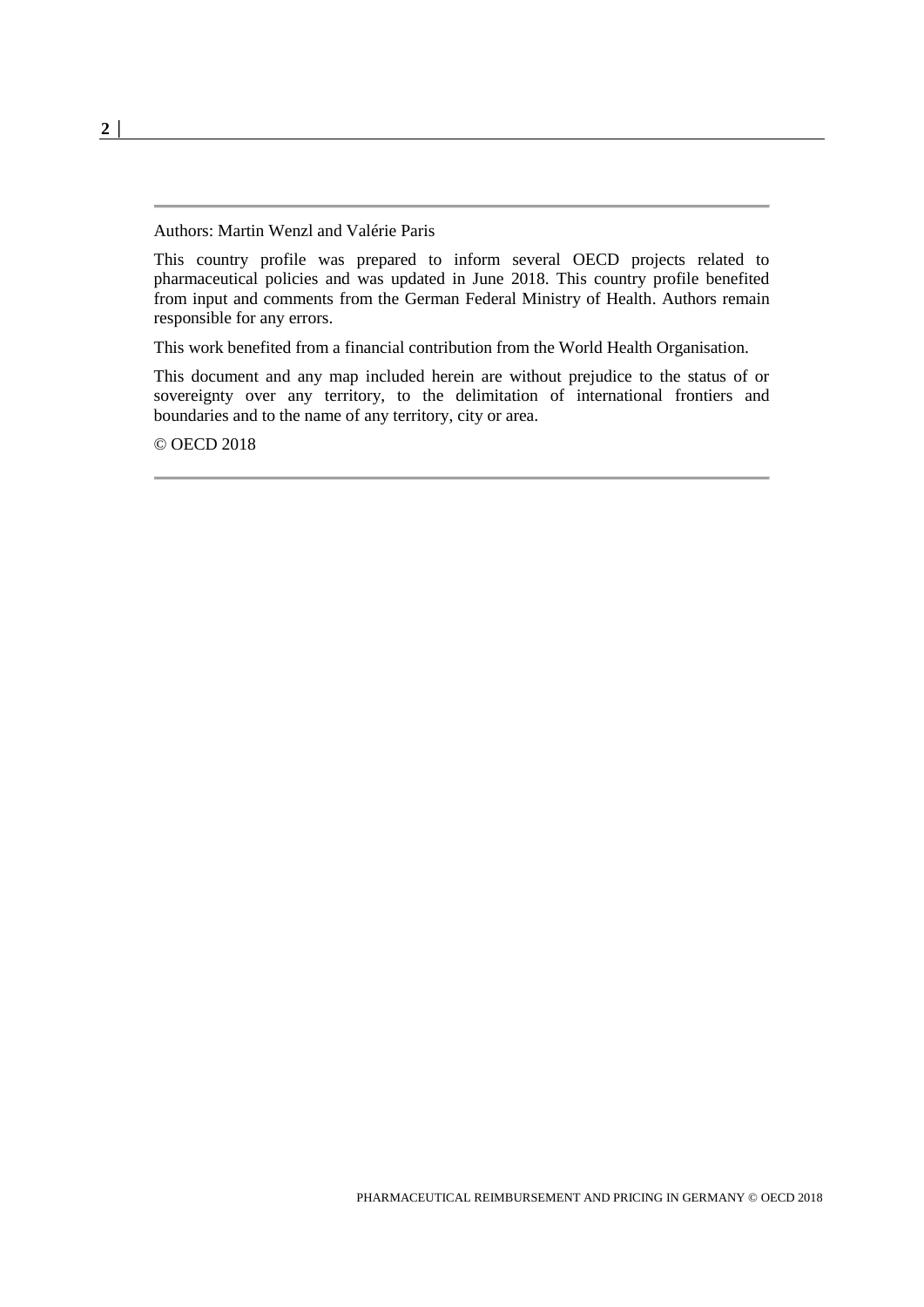# *Table of contents*

| Annex - Guidance for assessment of the additional benefit of new product-indications  17 |  |
|------------------------------------------------------------------------------------------|--|
|                                                                                          |  |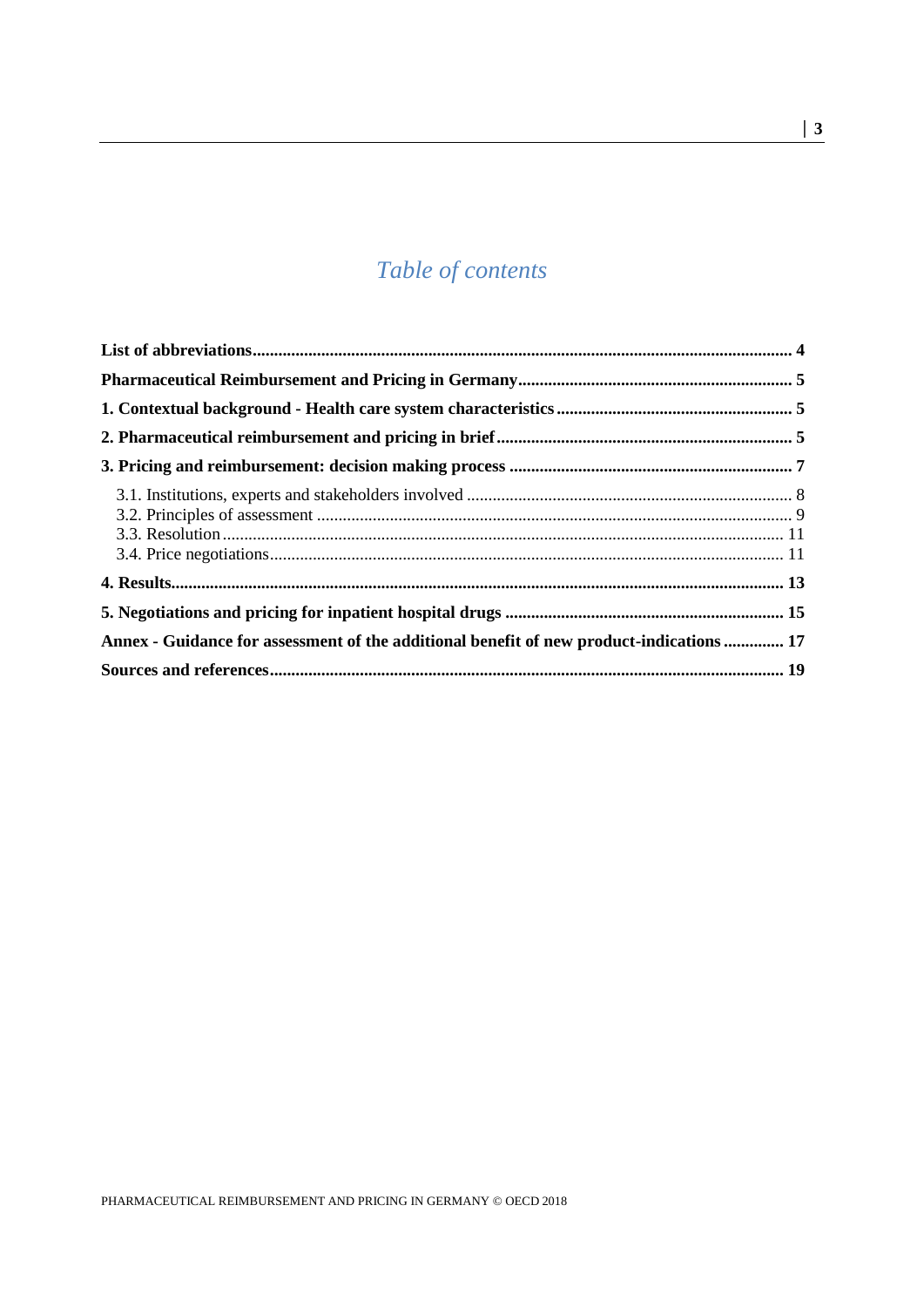# *List of abbreviations*

<span id="page-5-0"></span>

| <b>AMNOG</b>   | Law Reforming the Pharmaceutical Market (Arzneimittelmarkt-Neuordnungsgesetz)                                             |
|----------------|---------------------------------------------------------------------------------------------------------------------------|
| <b>AMVSG</b>   | Law Strengthening the Pharmaceutical Supply (Gesetz zur Stärkung der<br>Arzneimittelversorgung)                           |
| $G$ -BA        | Federal Joint Committee (Gemeinsamer Bundesausschuss)                                                                     |
| <b>GKV-SV</b>  | National Association of Statutory Health Insurance Funds (Spitzenverband Bund der<br>Krankenkassen)                       |
| <b>IQWiG</b>   | Institute for Quality and Efficiency in Health Care (Institut für Qualität und<br>Wirtschaftlichkeit im Gesundheitswesen) |
| <b>InEK</b>    | Institute for the Hospital Remuneration System (Institut für das Entgeltsystem im<br>Krankenhaus)                         |
| <b>KHEntgG</b> | Law on Hospital Remuneration ( <i>Krankenhausentgeltgesetz</i> )                                                          |
| <b>NUB</b>     | New Diagnostic and Treatment Methods (Neue Untersuchungs- und<br>Behandlungsmethoden)                                     |
| <b>SGB V</b>   | Fifth Social Security Code (Fünftes Sozialgesetzbuch)                                                                     |
| <b>SHI</b>     | <b>Statutory Health Insurance</b>                                                                                         |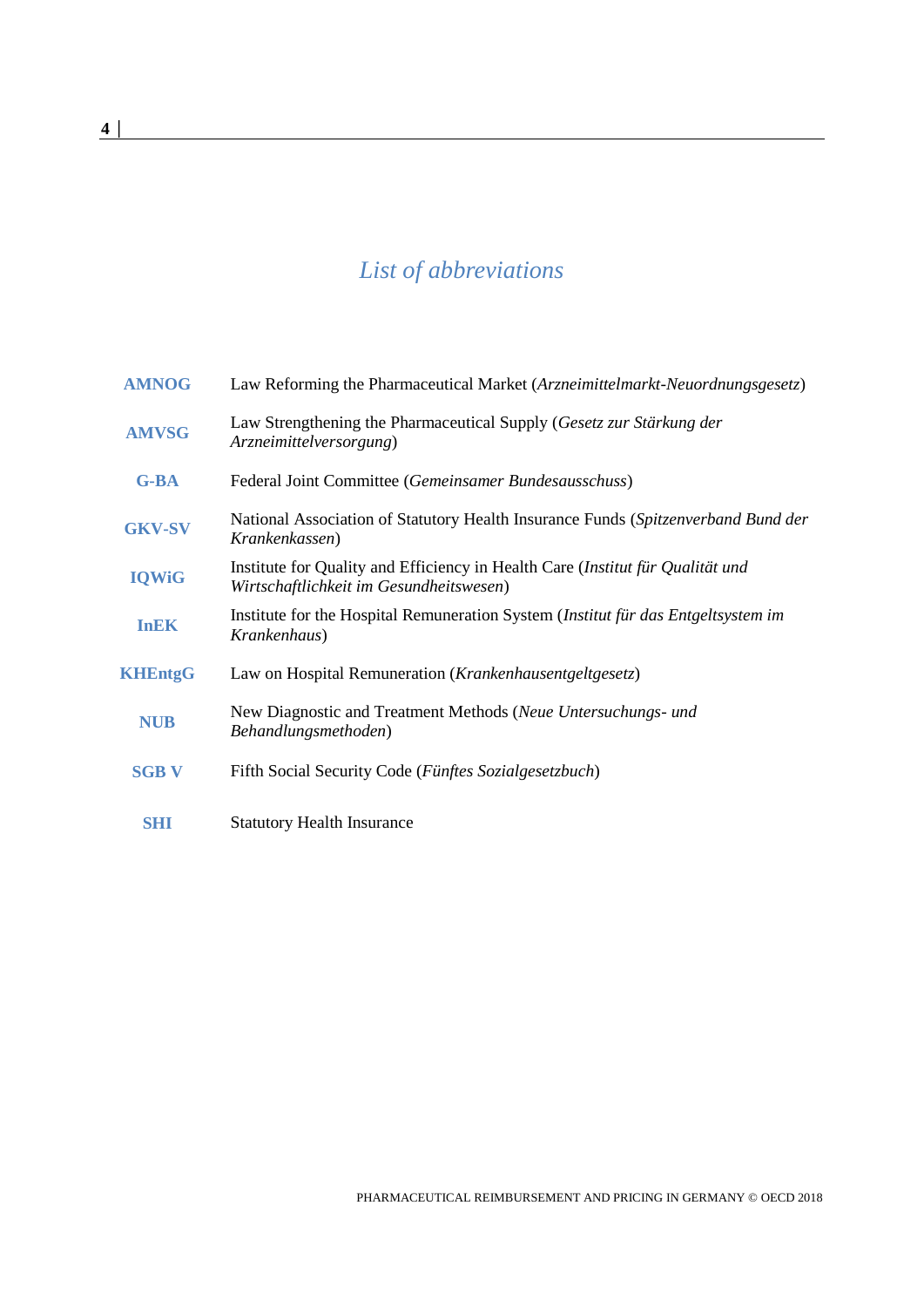## <span id="page-6-0"></span>*Pharmaceutical Reimbursement and Pricing in Germany*

#### <span id="page-6-1"></span>**1. Contextual background - Health care system characteristics**

1. Health insurance is mandatory in Germany. The vast majority of Germany's population (90%) get coverage from statutory health insurance (hereafter SHI). The other 10 % are covered by private insurance or special schemes. The basket of goods and services covered by SHI is defined at the national level by law, in terms of general principles, and the Joint Federal Committee (*Gemeinsamer Bundesausschuss* - G-BA), through decisions on individual products or services that should be excluded from or included in the basket). Private health insurers generally cover a more or less similar basket though they are allowed to extend or restrict benefits (Paris and Docteur, 2008).

2. The basket of reimbursed pharmaceuticals is defined by the statutory exclusion of several categories of products, including OTC medicines, treatments for minor ailments and life-style medicines (see Paris and Docteur, 2008 for more details). Patients are generally required to contribute to the costs of pharmaceuticals through a 10% coinsurance rate (with a minimum of EUR 5 and a maximum of EUR 10 per prescription). When products are included in reference price clusters, subject to a unique maximum reimbursement amount, patients have to pay any difference between the market price and the maximum reimbursement amount. Compulsory health insurance (statutory and private) covers 84% of the expenditure for outpatient medicines and patients pay the rest through co-insurance payments or consumption of OTC medicines. Medicines used in inpatient care are fully covered by health insurance.

#### <span id="page-6-2"></span>**2. Pharmaceutical reimbursement and pricing in brief**

3. Pricing and reimbursement policies are based on the following principles: prescription drugs are reimbursed by health insurance unless included in a negative list maintained by the G-BA); manufacturers are free to set their price; drugs can be clustered in groups of products considered to be therapeutically equivalent and subject to maximum reimbursement amounts. Since 2007, health insurance funds have been using calls for tender and contracting to obtain lower prices mainly, but not only, for generics. Prices of innovative drugs are mainly negotiated.

4. The law reforming the pharmaceutical market (*Arzneimittelmarkt-Neuordnungsgesetz* – AMNOG), which took effect in January 2011, has kept the principle of free pricing at launch but imposes a systematic and formal assessment of the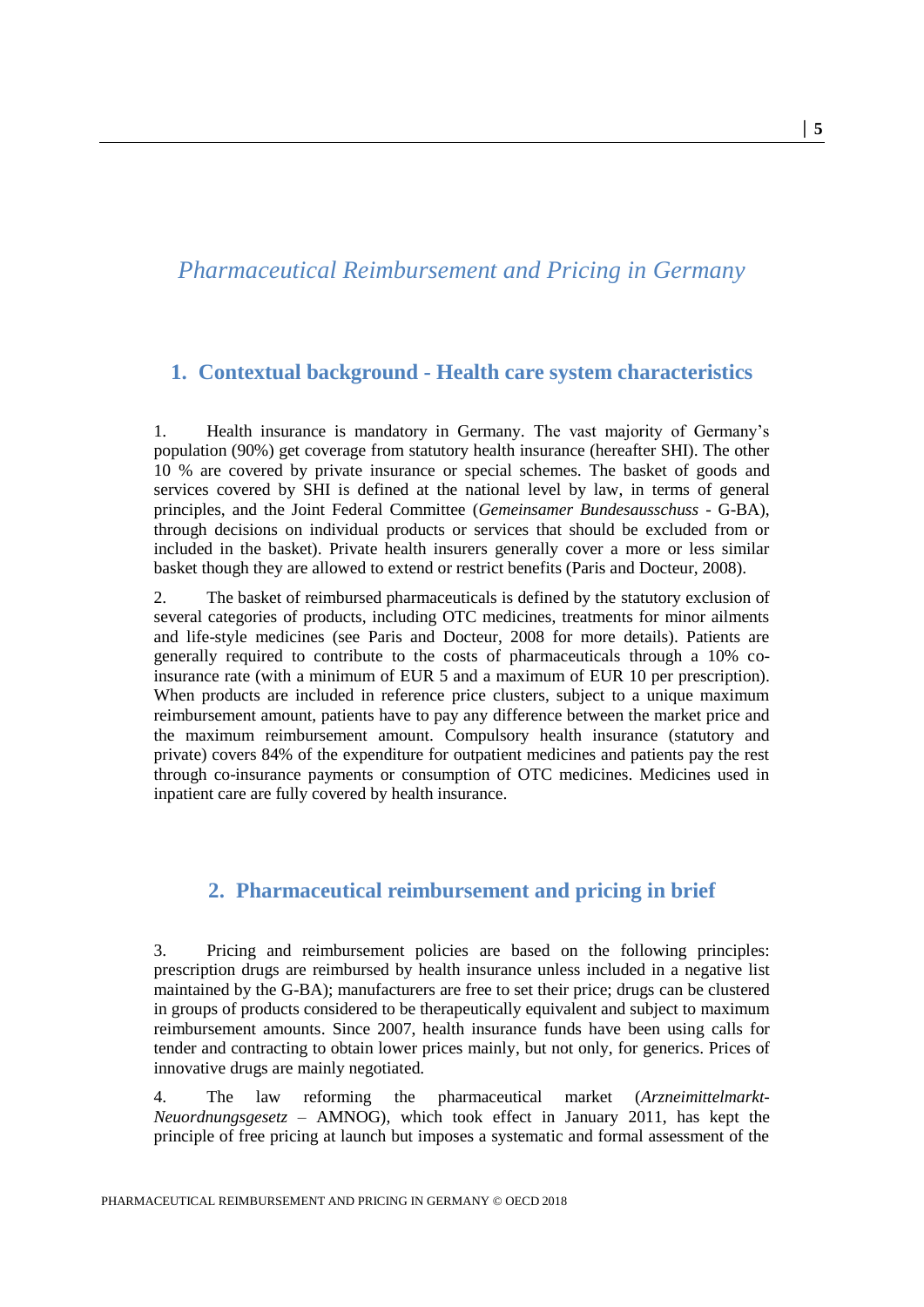"added therapeutic benefit" of new medicines in order to negotiate the price according to the therapeutic value of the drug within twelve months after market launch. If a new drug has some added therapeutic benefit over existing standards of care, a reimbursement price is negotiated based on the prices of appropriate comparators (the current standard of care) between the national association of statutory health insurance funds (*Spitzenverband Bund der Krankenkassen* – GKV-SV) and the pharmaceutical company (see details below). If no additional therapeutic benefit is found, the new drug is included in a reference price cluster (*Festbetrag*) where possible. Otherwise, a price is negotiated that should not be higher than the price of the appropriate comparator.

5. The AMNOG evaluation and price negotiation process applies to all new patented medicines introduced in the German market, except those with annual SHI expenditure below EUR 1 million. For orphan drugs, additional therapeutic benefit is assumed by virtue of marketing authorisation without reference to an appropriate comparator in Germany for as long as annual SHI expenditure for the entire population treated with the drug remains below EUR 50 million (Bouslouk, 2016). Manufacturers are exempted from the requirement of submitting data to support additional therapeutic benefit for as long as the threshold is not exceeded but the G-BA assesses the magnitude of the additional therapeutic benefit for relevant patient groups in order to create the basis for price negotiations. Once the EUR 50 million threshold is exceeded, manufacturers are required to submit data on additional therapeutic benefit and orphan drugs are evaluated and prices renegotiated in the same manner as for all other drugs. There are no special arrangements for other expensive drugs, such as those used in oncology. However, the price negotiation process following G-BA appraisal leaves broad leeway to the negotiating parties to agree on discounts and rebates or other mechanisms that can lower prices for SHI.

6. Prices of drugs dispensed to hospital inpatients are negotiated between pharmaceutical companies and hospitals, hospital chains or group purchasing organisations. However, since 2017, prices negotiated for outpatient drugs serve as a ceiling for medicines purchased by hospitals.

7. In the outpatient sector, pharmaceutical companies must grant a 7% discount off ex-factory price to sickness funds and other health insurers on patented pharmaceuticals that are not clustered in reference price groups (SGB V, § 130a). For generics that are not clustered in reference price groups, a 6% discount applies plus an additional discount not exceeding 10%. According to the German association of research-based pharmaceutical manufacturers (*Verband forschender Arzneimittelhersteller* – VfA, 2015), statutory discounts amounted to approximately 16% of final pharmacy retail prices. Legislation also prohibits price increases, in that it requires manufacturers to grant a rebate equalling any price increase versus prices on 1 August 2009. The latter regulation, referred to as "price moratorium" was extended through 2022, subject to an adjustment for inflation as of 2018, in the 2017 law strengthening the pharmaceutical supply (*Gesetz zur Stärkung der Arzneimittelversorgung* – AMVSG).

**6 │**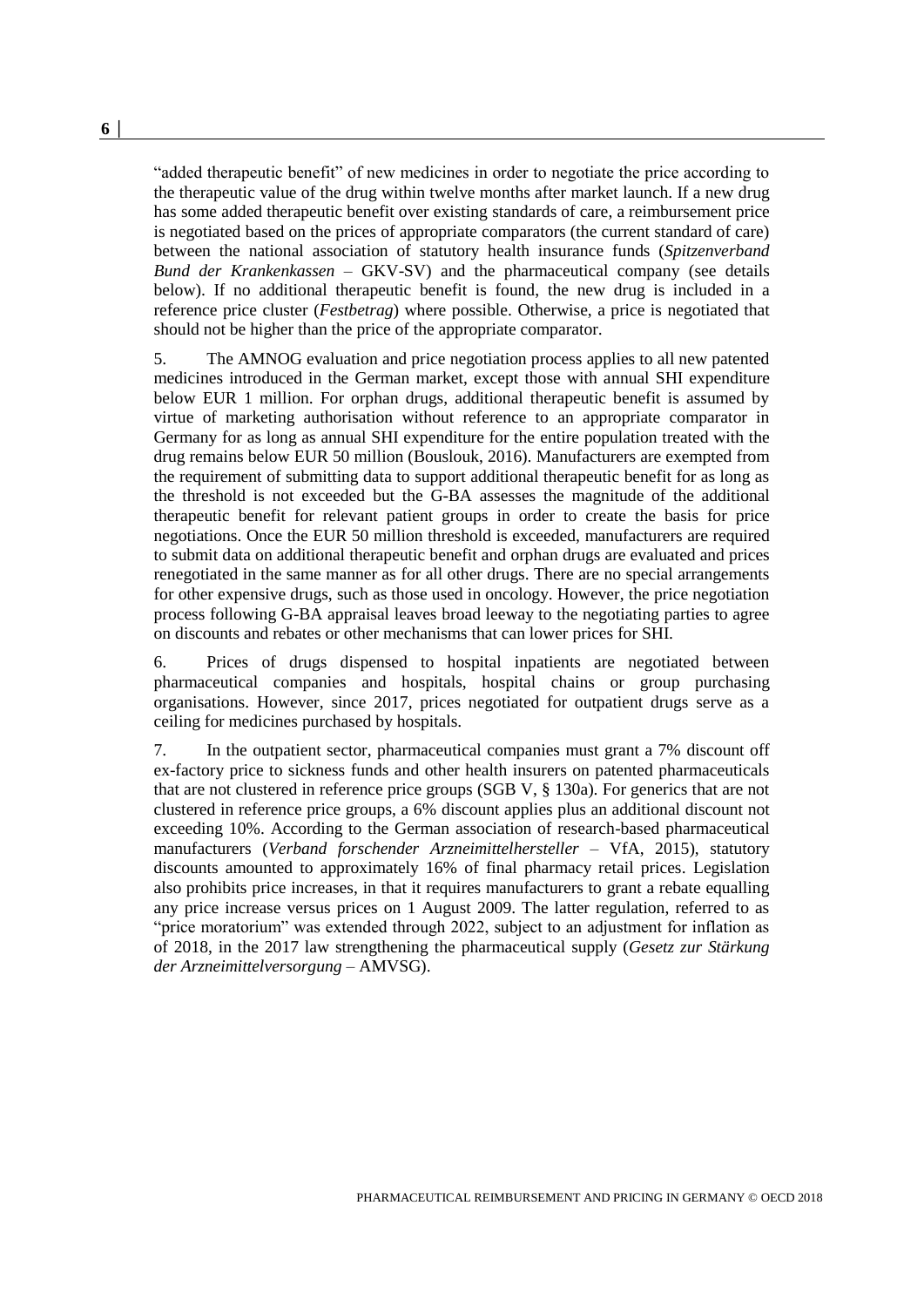#### <span id="page-8-0"></span>**3. Pricing and reimbursement: decision making process**

8. Unlike many other countries, the basket of pharmaceuticals reimbursed by SHI in Germany is not defined through a positive list.<sup>1</sup> All medicines entering the market are reimbursed by sickness funds unless they belong to a category excluded by law (e.g. OTC) or by a decision of the G-BA. The process flow for pricing after marketing authorisation is illustrated in Figure 1.

9. Pharmaceutical policy in Germany has been trying to reconcile the objectives of encouraging innovation (free pricing at market entry) and ensuring efficient use of resources (maximum reimbursement amounts for clusters of equivalent products, tendering for generics and measures to promote efficient prescribing). Since the end of 2008, however, health insurance funds did no longer want to be simple "price takers" for new medicines that cannot be clustered in reference prices. From 2007, the Health Insurance Competition Enhancing Act allowed the Institute for Quality and Efficiency in Health Care (*Institut für Qualität und Wirtschaftlichkeit im Gesundheitswesen* – IQWiG) to perform cost-benefit assessment as basis for defining reimbursement prices for these products. After several months of expert consultations and work, the IQWiG released a methodology for cost-benefit assessment, based on an efficiency frontier (IQWiG, 2009). However, before this methodology could be used to set reimbursement prices, AMNOG took effect in January 2011. Although AMNOG also provides for cost-benefit assessment, such assessments have not been used in practice thus far (von Stackelberg et al., 2016).

10. According to AMNOG, manufacturers continue to set drug prices freely at market entry. However, at the time of market launch, they must submit a dossier with the necessary data to the G-BA. The dossier must support the "added therapeutic benefit" of the medicine over the appropriated comparator (the current standard of care) determined by the G-BA. The G-BA must assess the added therapeutic benefit of the new medicine over the appropriate comparator within 3 months, or can request IQWiG or a third party to perform the assessment. In practice, IQWiG has thus far conducted all assessments at the request of the G-BA. The result of this assessment is published and external stakeholders are given the opportunity to submit written and verbal statements on the result (see below). Within an additional 3 months of the publication of the benefit assessment, the G-BA passes a binding resolution stipulating, *inter alia*, the extent of additional benefit, patient groups eligible for treatment and the cost of treatment for SHI. The resolution determines how the reimbursement price is set after the first year of marketing. If the drug has some added therapeutic benefit, the manufacturer and the national association of statutory health insurance funds (GKV-SV) negotiate a reimbursement price within another six months (see below for more details about the terms of the negotiation). If parties cannot reach an agreement, the reimbursement price is set by arbitration.

<sup>1</sup> See Paris and Docteur (2008) and/or Fünftes Buch Sozial Gesetzbuch –SGB V, §34 for more details.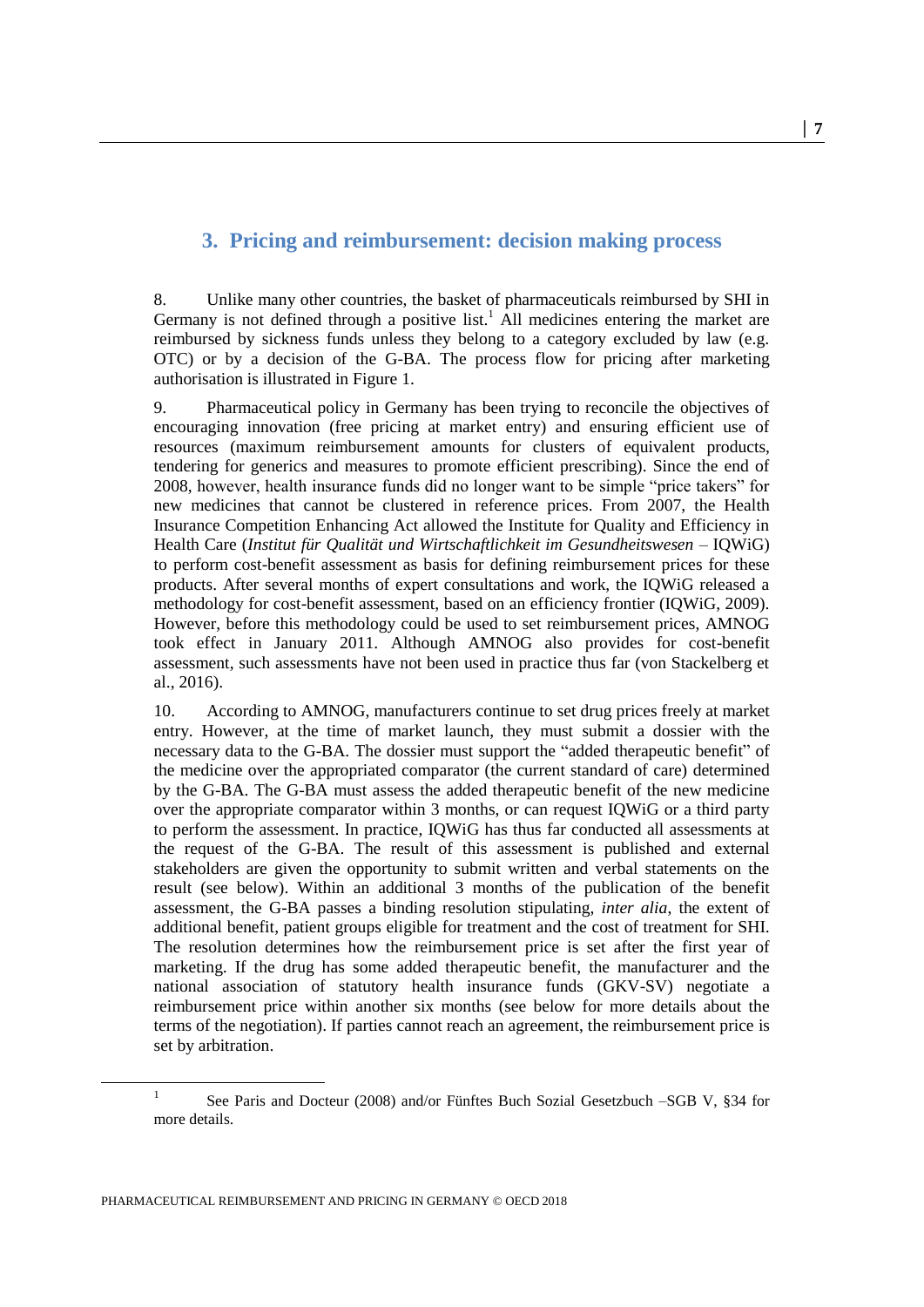

#### **Figure 1. Institutions and process for pricing in Germany**

Source: Authors

Note: All products that are not explicitly excluded from reimbursement by SHI are reimbursed upon marketing authorisation

11. If the drug has no added therapeutic benefit over the standard of care, the G-BA will include it in a reference price cluster. If clustering is not possible, prices are negotiated in the same manner as for medicines with added benefit. However, the goal of the price negotiation is that annual treatment costs with the new medicine should not exceed those of established therapy.

#### <span id="page-9-0"></span>**3.1. Institutions, experts and stakeholders involved**

12. Two institutions are involved in the assessment of new products in Germany. The first is the Federal Joint Committee (G-BA), in charge of deciding on the coverage of health goods and services, as well as establishing practice guidelines. The G-BA plays an important role in the definition of pharmaceutical coverage, through defining indications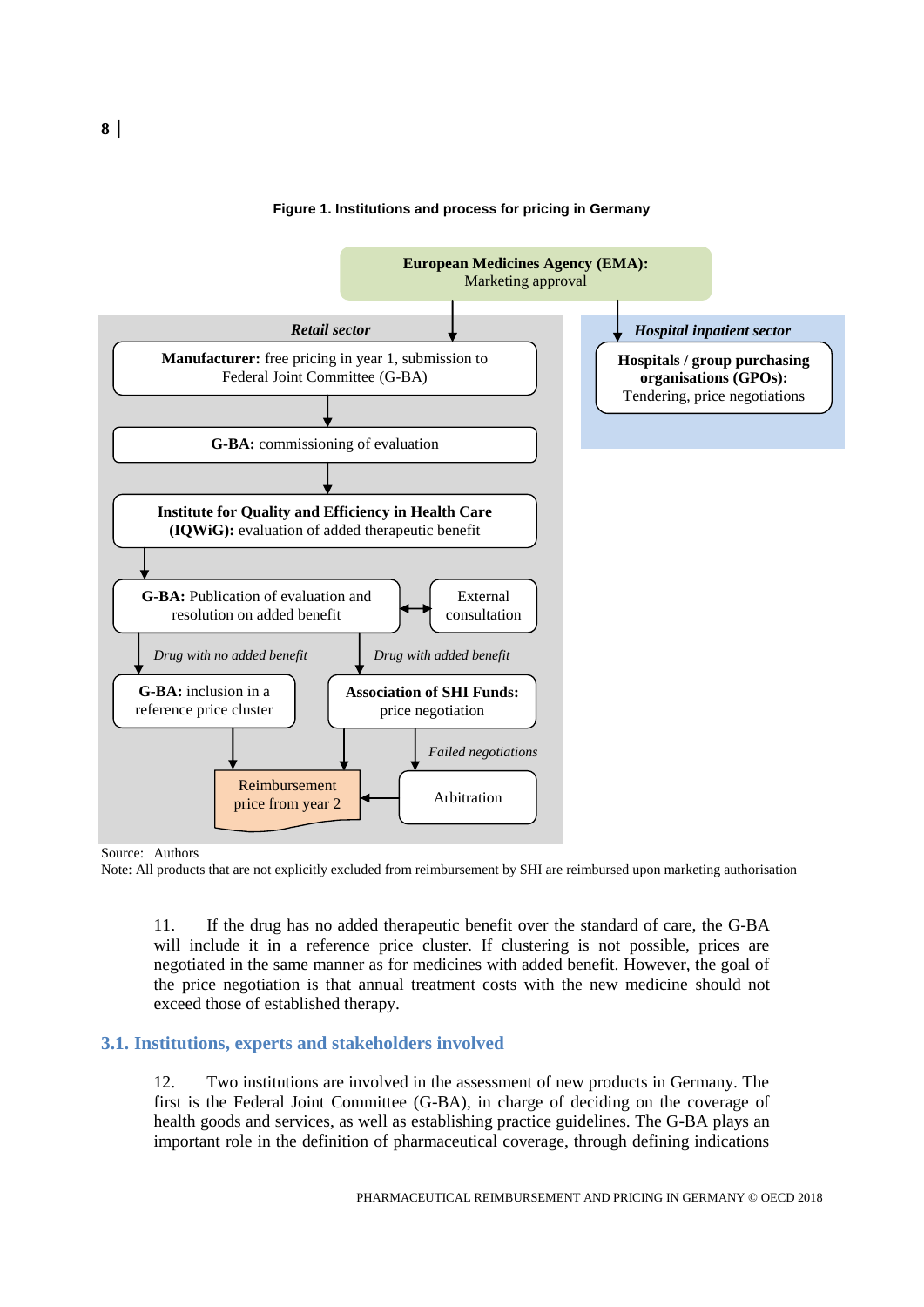for which OTC products may be reimbursed; making an inventory of drugs with insufficient proof of efficacy; selecting products to be excluded from coverage; and defining reference price clusters.

13. The G-BA is a college of representatives of the umbrella associations of physicians, dentists, hospitals and health insurance funds. The G-BA plenary assembly, the decision making body, is composed of an impartial chair, two other impartial members, two representatives of hospitals, two representatives of doctors, one representative of dentists and five representatives of sickness funds. All these members have voting rights. Patients' representatives attend the meetings and are consulted by the Committee.

14. Within the G-BA, the subcommittee on pharmaceuticals is in charge of the assessment of medicines. This subcommittee is composed of a chair and a vice-chair, as well as three representatives of hospitals, three representatives of doctors and six representatives of sickness funds. The pharmaceutical sub-committee of the G-BA is responsible for the assessment of benefits and added therapeutic benefits of products and delegates the task of preparing a draft assessments to working groups.

15. The second body involved in the assessment of new medicines is the Institute for Quality and Efficiency in Health Care (IQWiG). The IQWiG is an independent body in charge of evaluating the quality and efficiency of health services and health products. It was created in 2004 and its missions were initially limited to the assessment of clinical effectiveness. These missions were extended to cost-benefit assessment in 2007.

16. The IQWiG generally conducts evaluations on request of the G-BA, although the Federal Ministry of Health, patients' representatives in the G-BA or the Commissioner of the Federal Government for patients' issues can also request evaluations from IQWiG. The Institute does not produce practice guidelines or make reimbursement decisions, but rather makes available evidence-based assessments in order to inform decision makers.

17. The IQWiG employs approximately 140 staff members, half of which are scientific experts. The board of directors is composed of representatives of the Federal Ministry of Health, health insurance funds, hospitals, physicians, and of a representative of the G-BA with a consultative role.

18. In the context of the AMNOG procedure, the results of assessments are open for comment by external stakeholders. This can include physicians, physician associations and advocacy groups, academics or associations of pharmaceutical manufacturers who can submit written comments following the initial publication of an appraisal, which is followed by a public hearing. Manufacturers are allowed to submit additional data in this process and the G-BA resolution may digress from assessment recommendations based on input received.

#### <span id="page-10-0"></span>**3.2. Principles of assessment**

19. The rules for the assessment of new medicines are defined in § 35a of the Fifth Social Security Code (*Fünftes Sozialgesetzbuch* - SGB V). An assessment of the additional therapeutic benefit of medicines must be undertaken in the following situations:

• For medicines marketed with new active ingredient(s), or a new combination of existing active ingredients;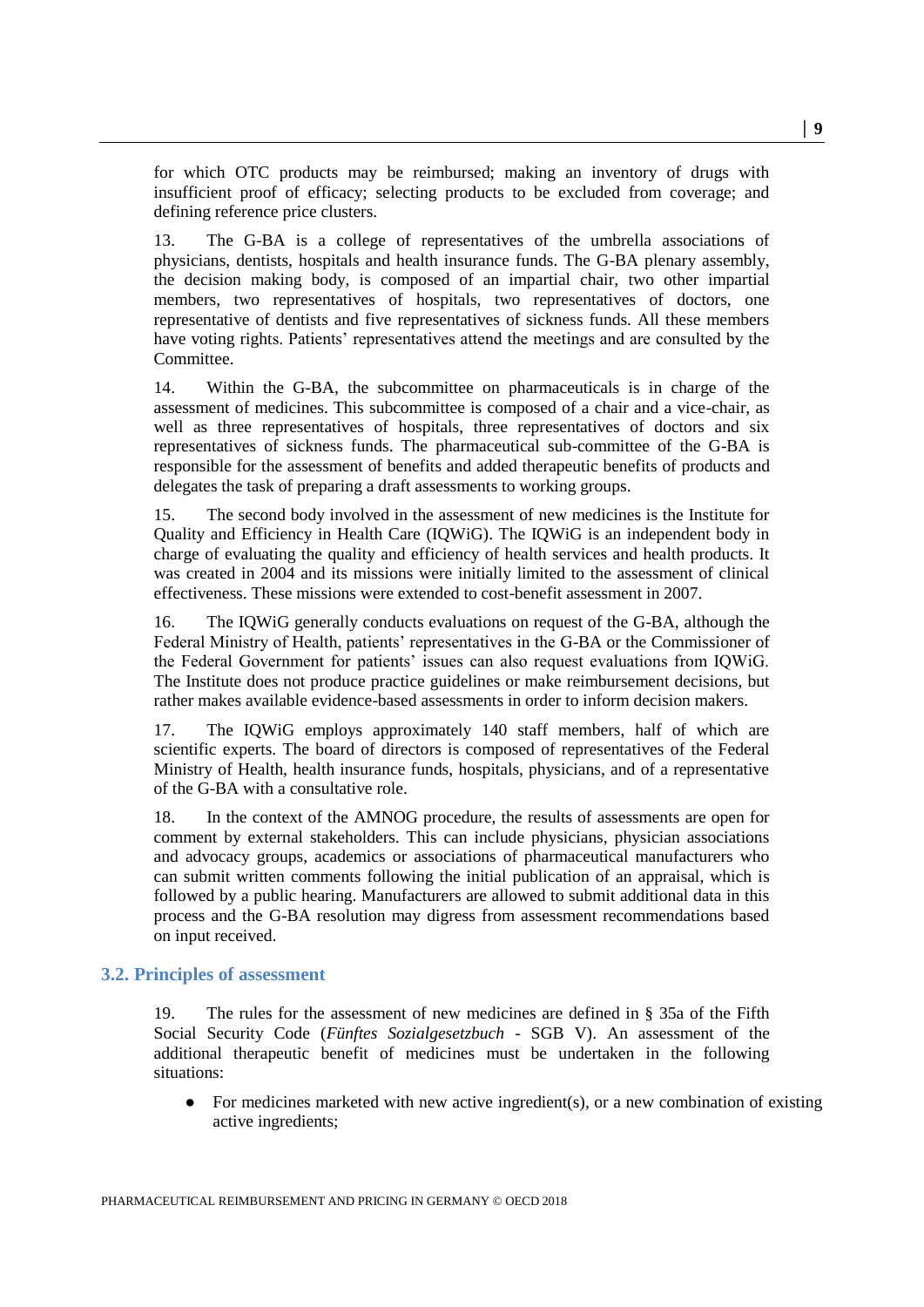- For medicines marketed with a new indication, or when a new approved indication targets a different group of patients than existing indication(s) of the product or that is attributed to a different treatment area (i.e. prevention, treatment or diagnosis);
- For medicines for which the G-BA or the pharmaceutical company requests a new assessment. Both may request an assessment because of new scientific findings but the G-BA is not obliged to accept a re-assessment requested by the company. The G-BA can also request a dossier for existing medicines.
- For medicines for which the G-BA has issued a temporary decision. New combinations of existing active ingredients shall be assessed.

20. A pharmaceutical company may request an exemption from assessment if annual SHI expenditure is not expected to exceed EUR 1 million per year.

21. The benefit for patients is assessed considering improvements in health status, reductions in the duration of the disease, survival gains, the reduction of side-effects, or an improvement in quality of life. The G-BA requires the highest possible level of evidence and prefers direct comparisons and relevant endpoints but may be flexible where needed, for example when the company can justify that evidence based on randomised controlled trials is not available (details are provided in Annex).

22. For medicines with new active ingredient(s) that have pharmacological and/or therapeutic properties comparable to those of medicines clustered in a reference price group, the additional benefit has to be proven versus alternatives in the reference price group with a complete dossier. For other medicines with new active ingredient(s), the additional benefit is assessed for each indication, by comparison to the "appropriate comparator" as defined by law. The dossier must include an estimate of the probability for the benefit improvement.

23. The additional benefit must be quantified according to a 6-level scale with the following instructions:

- A *major additional benefit* corresponds to a sustained and large improvement in therapy-relevant benefit which was not previously achieved by the appropriate comparator, such as recovery from disease, a considerable increase in life, long-term relief from severe symptoms or extensive avoidance of severe side-effects.
- A *considerable additional benefit* corresponds to a considerable improvement in therapy-relevant benefit not previously achieved by the appropriate comparator, in particular the attenuation of severe symptoms, a moderate extension of life, an "easing" of the disease noticeable by patients, or a relevant avoidance of severe or other sideeffects.
- A *minor additional benefit* corresponds to a moderate or slight improvement in the therapy-relevant benefit which was not previously achieved by relevant comparators, in particular a reduction in non-severe symptoms of the disease or a relevant avoidance of side- effects.
- There is *an additional benefit which is not quantifiable* when the available scientific data does not allow its quantification.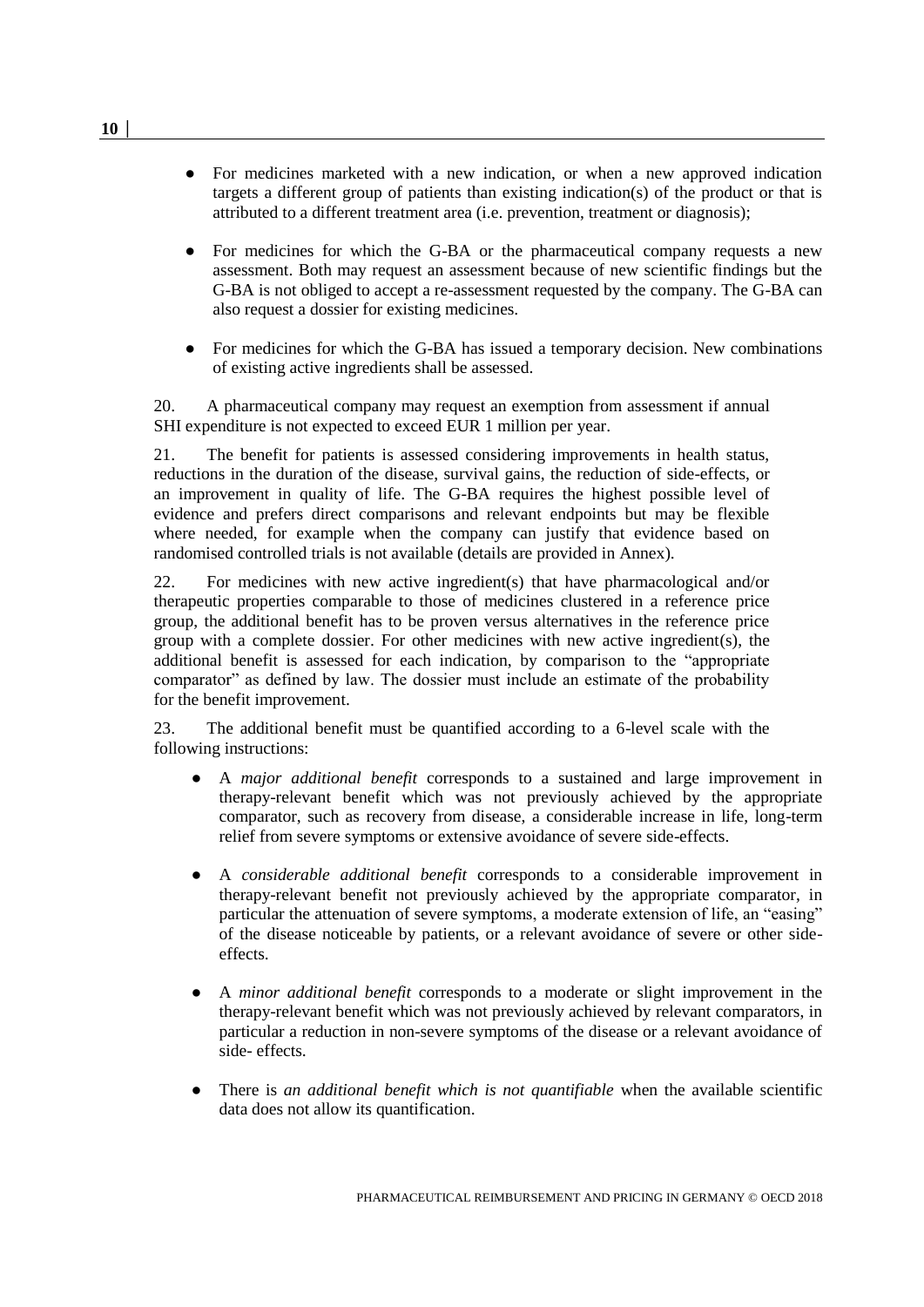- No additional benefit proven.
- The benefit is *less* than those of the comparator.

24. For orphan medicines, additional benefit is considered to be proven by the marketing authorisation. Nevertheless, manufacturers have to show the magnitude of the additional therapeutic benefit. Beyond market authorization, the G-BA does not initiate a complete assessment of orphan drugs, unless sales are expected to exceed 50 million Euros.

#### <span id="page-12-0"></span>**3.3. Resolution**

25. The G-BA makes the binding resolution about benefit assessment within 3 months after publication of the assessment report. The resolutions are published on the internet<sup>2</sup> and publicly accessible. It serves as the basis for price negotiations and recommendations for appropriateness, quality and efficiency of prescription or for allocation to a reference price group (for medicines without added therapeutic benefit). The resolution includes information on:

- The therapeutic benefit of the new medicine;
- The additional benefit of the medicine over therapeutic alternatives;
- The number of patients and definition of patient groups for which the medicine represents a meaningful therapeutic improvement;
- Specific requirements to ensure appropriate use;
- The cost of the therapy, compared with those of the appropriate comparator.

#### <span id="page-12-1"></span>**3.4. Price negotiations**

 $\overline{a}$ 

26. If a new medicine has some additional therapeutic benefit, the national association of statutory health insurance funds (GKV-SV) and the pharmaceutical company must negotiate a reimbursement price. The general rules for negotiation are set in § 130b SGB V and more detailed rules are determined by a framework agreement signed by the GKV-SV and associations representing the pharmaceutical industry (*Rahmenvereinbarung nach § 130b Abs. 9 SGB V*, latest version in force since 1 July 2016 (GKV-SV, 2016 and 2017)). The main content of this agreement has remained unchanged since its inception, with the additional benefit versus the comparator in the G-BA appraisal and the comparator cost being the main basis for price negotiations. The 2016 version, however, expanded the timeframe with which manufacturers can withdraw their medicine from the market before completion of the AMNOG process (opt-out) (GKV-SV, 2017).

27. The negotiations are based on the additional benefit as assessed by the G-BA. Additionally, they should take into account the annual cost of therapy of other comparable pharmaceuticals and prices paid in other European countries as reported by the company.

<sup>&</sup>lt;sup>2</sup> <https://www.g-ba.de/informationen/nutzenbewertung/>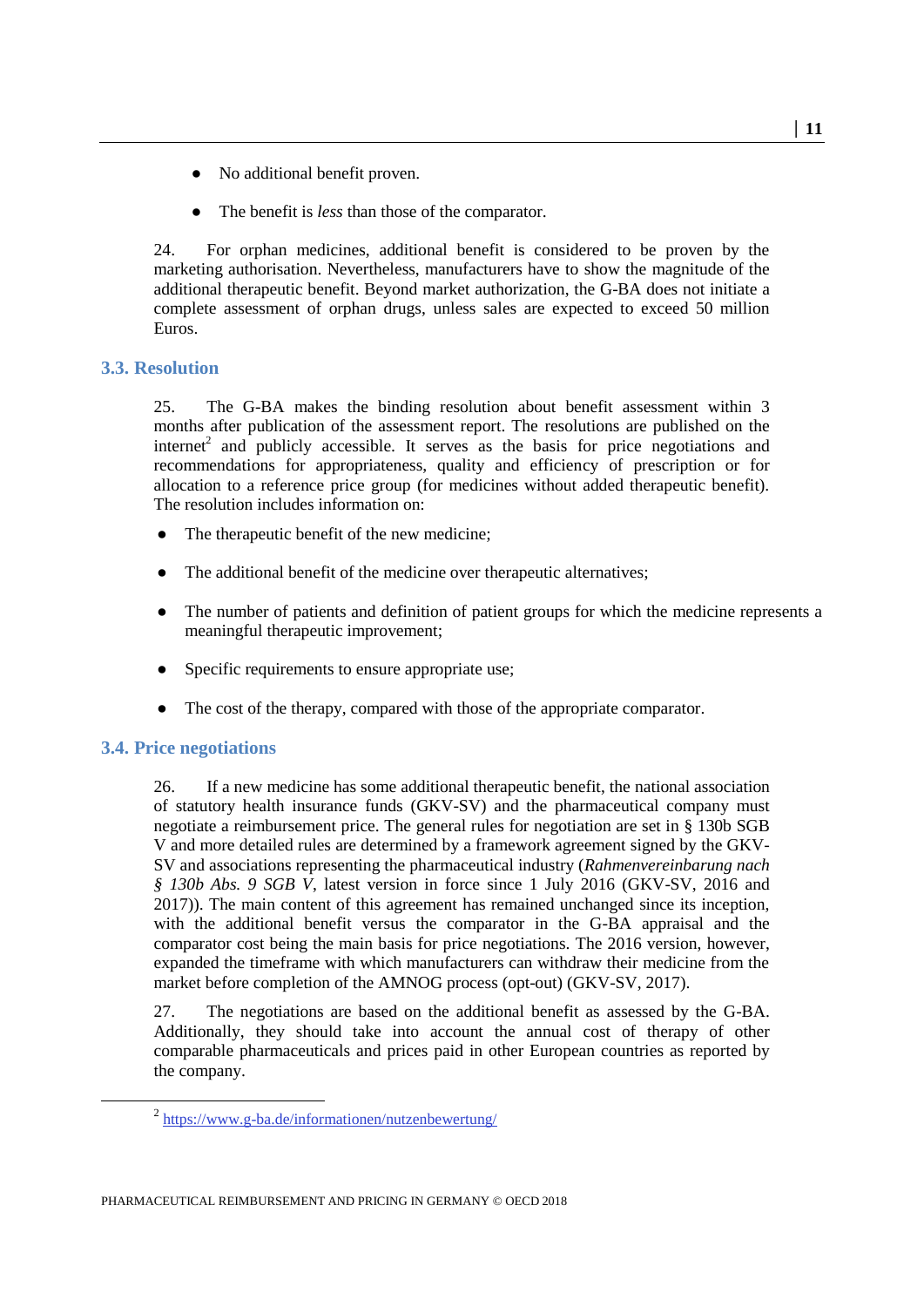28. The list of countries used for international benchmarking is attached to the agreement signed between the GKV-SV and the pharmaceutical industry. It is based on three criteria: countries must be part of the European Economic Area (EEA), countries must together account for at least 80% of the population of the EEA (without Germany) and must be comparable to Germany in terms of their economic performance (Ludwig & Dintsios, 2016).<sup>3</sup> The pharmaceutical company must provide information on foreign exfactory prices. If the company is not able to disclose the actual price paid in a given country, parties will agree on a method to estimate the actual price. The company is also requested to provide information on expected volumes of sales.

29. Negotiations are not open to the public and all information exchanged during the negotiation is confidential. The negotiations must be concluded within 6 months of publication of the G-BA resolution, during which, in principle, four meetings take place. Representatives of the private health insurers can also attend these meetings. Meeting results are summarised in written minutes, shared by parties to the negotiation. The GKV-SV must communicate the final reimbursement price to the umbrella organisation of private health insurers. Unless otherwise specified, the agreement is valid without a time limit. Negotiated prices apply from the second year, i.e. the  $13<sup>th</sup>$  month, from market introduction but not retroactively to the first year, during which manufacturers are free to set a price unilaterally. Both parties to the agreement can renounce it with a three-month notice, but only after 1 year from entry into force.

30. For drugs without added therapeutic benefit that cannot be clustered in reference price groups, the price is negotiated with the goal that the annual cost of therapy should not be higher than the annual cost of therapy with the appropriate comparator.

31. If parties to the negotiations do not reach an agreement within six months of publication of the G-BA resolution, an arbitration process begins. The arbitration process is defined in regulations updated on 22 December  $2010<sup>4</sup>$ . The arbitration board is composed by an impartial Chairman and two other impartial members, in addition to two members appointed by both parties to the negotiations (the GKV-SV and the pharmaceutical company). Members are appointed for four years. The Ministry of Health can dismiss a member of the arbitration board for justified reasons, after having heard the GKV-SV and the industry. Patient organisations may attend meetings of the arbitration board. Decisions are made by a simple majority vote, abstention is not allowed and if there is no majority, the vote passed by the chairman of the board will be decisive. The Board is required to make decisions within three months per § 130b, paragraph 4 of the fifth social security code (SGB V). Parties to the negotiation may appeal a decision made by the arbitration board before the competent court but appeals do not have a suspensive effect. After arbitration any party to the G-BA can ask for a cost-benefit assessment by IQWiG. This assessment has no suspensive effect but the agreed reimbursement price can be renegotiated following the assessment.

 $3$  The list is reviewed annually by negotiating parties and can be revised if needed. In 2012, it included 15 EU countries: Austria, Belgium, the Czech Republic, Denmark, Finland, France, Greece, Ireland, Italy, the Netherlands, Portugal, Sweden, the Slovak Republic, Spain and the United Kingdom (GKV-SV, 2016). Greece has been temporarily excluded from this group despite being listed as a reference country in the 2016 renewal of the framework agreement between the GKV-SV and the pharmaceutical industry (Ludwig & Dintsios, 2016).

<sup>4</sup> The arbitration board defined its own rules, which were approved by the Ministry of Health.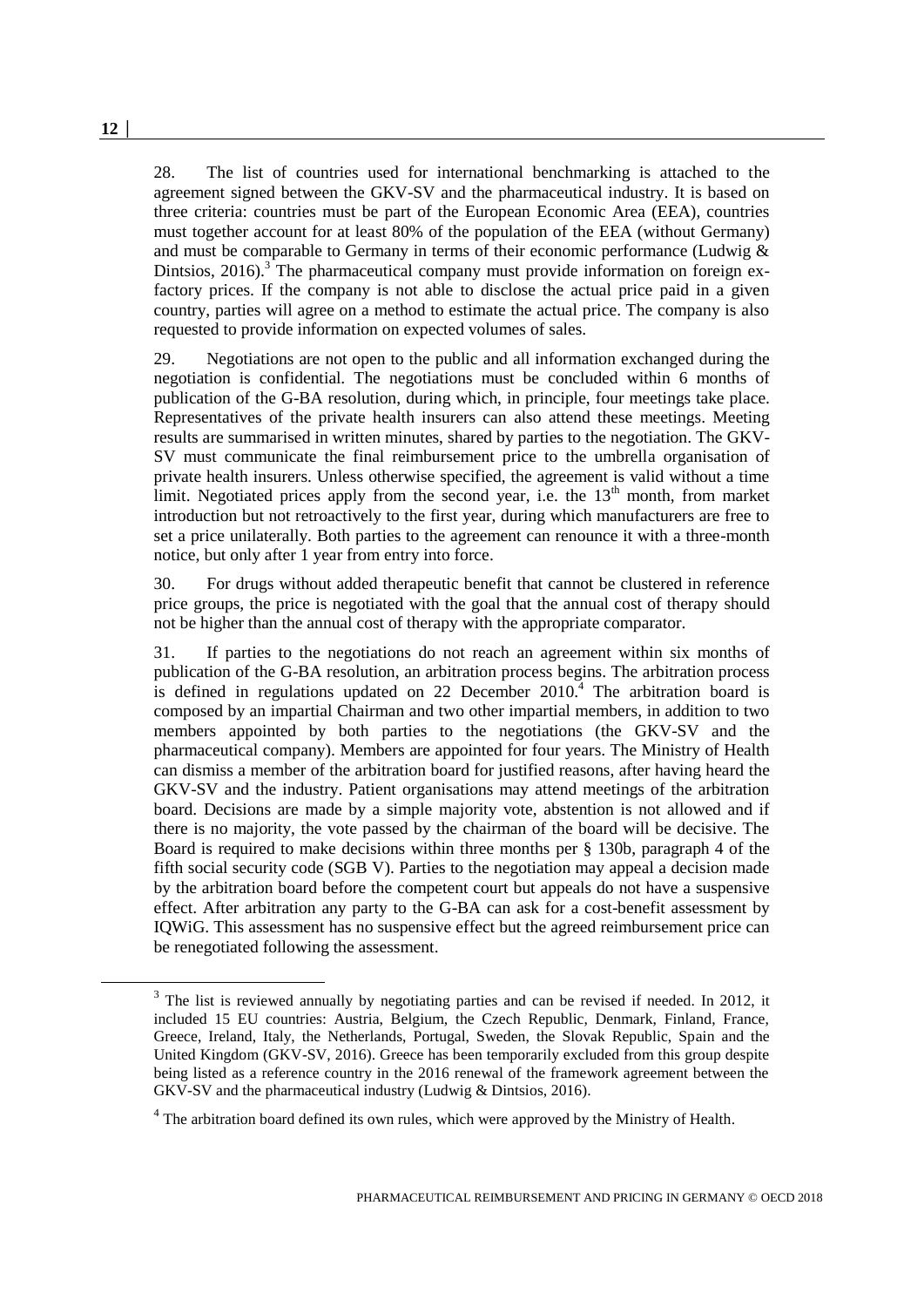<span id="page-14-0"></span>32. An agreement or an arbitration decision can be called into question by either of the parties at the earliest after one year. The price negotiated or set by arbitration, however, is valid until a new agreement is reached. A new assessment of the additional therapeutic benefit or the constitution of a reference price cluster leads to a re-negotiation of the price within one year.

#### **4. Results**

33. In 2016, products part of a reference price cluster accounted for 81% of prescriptions and 37% of total drug expenditure reimbursed by social health insurance (GKV-SV, 2017).

34. Between January 2011 and May 2018, the G-BA completed 307 assessments of medicines and published the corresponding resolutions (G-BA, 2018). As per 15 August 2017, the process of negotiating reimbursement prices had been completed for 150 medicines based on the following results of G-BA assessments: no additional benefit found for 52, additional benefit for 52 and mixed results depending on the patient group for 46 medicines. For 23 medicines, price negotiations were still underway, prices of five medicines were subject to ongoing arbitration and 14 medicines were withdrawn from the market before the process was completed (opt-out) (Figure 1). Price reductions versus list price following AMNOG appraisals between 2011 and 2016 ranged from 2 to 98% (von Stackelberg et al., 2016). In 2016, these price reductions were estimated to have reduced drug expenditure of SHI by approximately 21%, based on volumes prescribed multiplied by the reductions versus prices prior to the evaluation (von Stackelberg et al., 2017).





Source: von Stackelberg et al, 2017

35. A significant number of assessments found varying levels of additional benefit, depending on the patient subgroup treated. For 44% of medicines for which a price has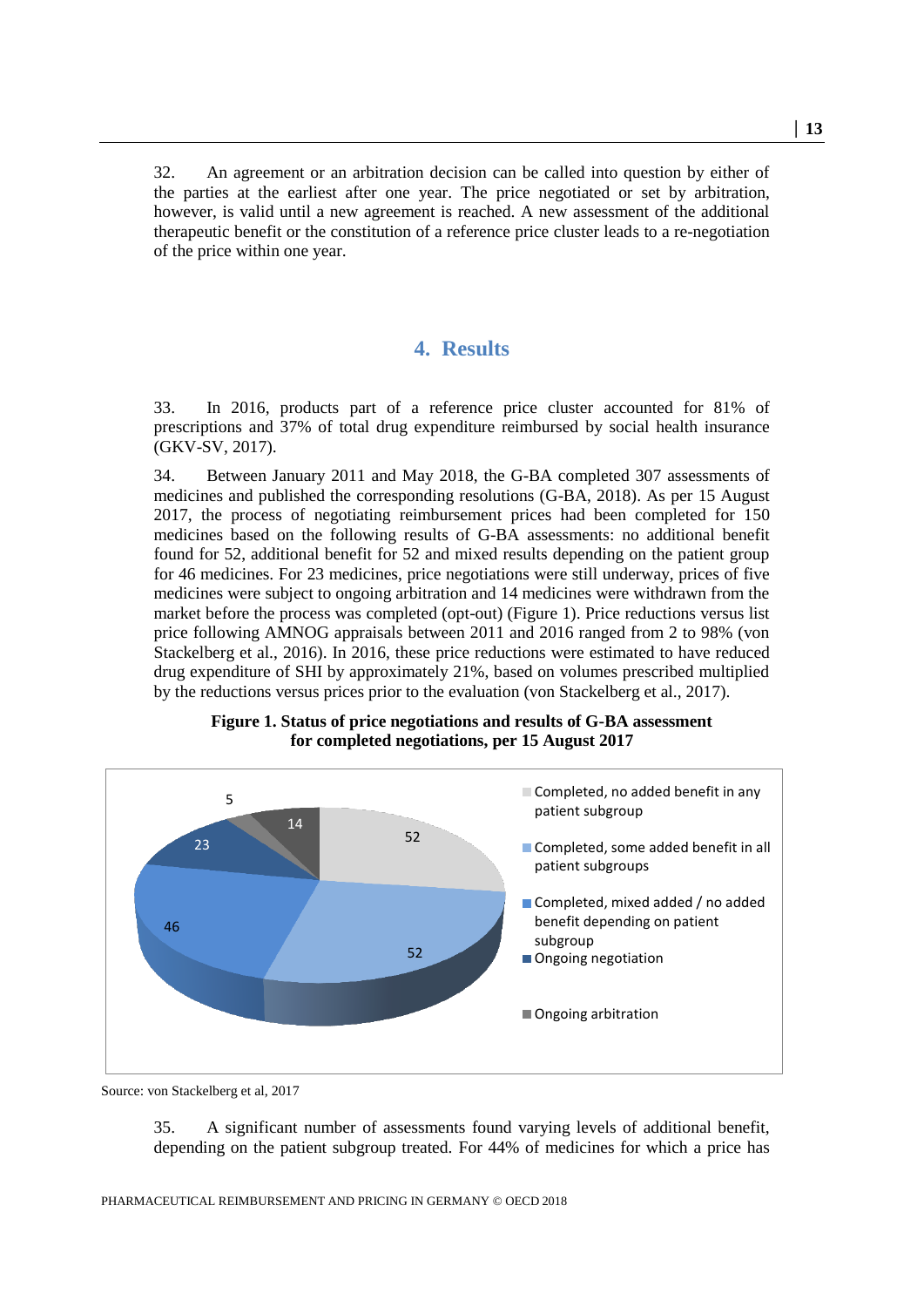been negotiated by July 2017 based on an assessment, negotiations were based on varying additional benefit by patient subgroup (von Stackelberg et al., 2017). The non-orphan medicines assessed provided no additional benefit for 69% of all patient subgroups considered, minor additional benefit for 12% of patient subgroups, considerable additional benefit for 14% of subgroups and major additional benefit for less than 1% of patient sub-groups; in 4% of patient sub-groups, the additional benefit could not be quantified (ibid.). Within the patient groups for which some additional benefit was found, it could only be proven in 5% of patient groups while only some indication of additional benefit was found in the remaining 95%. For orphan drugs, the additional benefit could not be quantified in 57% of patient sub-groups (ibid.).

36. An inability to quantify additional benefit can also be the result of strategic decisions of manufacturers not to submit a dossier, or to submit an incomplete dossier, to the G-BA in anticipation of a risk that the results of the G-BA appraisal could lead to a lower price than when the additional benefit cannot be quantified (von Stackelberg et al., 2016). Such behaviour was not subject to sanctions until 2017. Since May 2017, the law strengthening the pharmaceutical supply (*Gesetz zur Stärkung der Arzneimittelversorgung – AMVSG*) allows for distinguishing between medicines the additional benefit of which could not be quantified despite timely submission of a complete dossier by the manufacturer and medicines where additional benefit could not be quantified because a manufacturer failed to submit a the dossier in a timely and complete manner. In the latter case, the price of the medicine will have to be set so that costs are reasonably lower than those associated with the comparator therapy.

37. By May 2017, arbitration had been completed for a total of 28 medicines (GKV-SV, 2018). A study of 16 arbitrations completed by the end of 2015 found that 14 of the 16 products subject to arbitration had at least one generic as an appropriate comparator (Ludwig & Dintsios, 2016). Based on data reported by the same study, prices claimed by manufacturers were on average approximately 5 times the prices claimed by SHI, ranging from a factor of 1.4 for siltuximab to 18 for lixisenatide (authors' analysis based on Ludwig & Dintsios, 2016). Reimbursement prices set by arbitrations were on average 20% below the mid-point of the range between the prices claimed by manufacturers and SHI (ibid.); in only 4 of 16 cases were reimbursement prices above the midpoint, including by 31% for daclatasvir (ibid). Among 52 medicines found to have no additional benefit at all by August 2017, prices of 13 were subject to arbitration and 10 of these medicines were subsequently withdrawn from the German market (von Stackelberg et al., 2017). Another 14 of the 52 medicines with no additional benefit, which were not subject to arbitration, were withdrawn from the market before the negotiation was completed (opt-out) (ibid.).

38. A recent study of prices of all pharmaceuticals that had been appraised by the G-BA between 2011 and 2016 found that negotiated prices include premiums that reflect the added benefit identified in appraisals (Lauenroth & Stargardt, 2017). Molecules with an added benefit over comparators were estimated to achieve a price premium of approximately 230% over comparators on average. Premiums increased with the magnitude of the added benefit and were also achieved by medicines the added benefit of which could not be quantified in the appraisal. The highest premiums were achieved by medicines that had an added benefit in terms of mortality (620%), followed by medicines with an added benefit in terms of morbidity (170%) and medicines with added benefit in terms of adverse events (93%). Medicines with no added benefit over comparators were found not to achieve price premiums.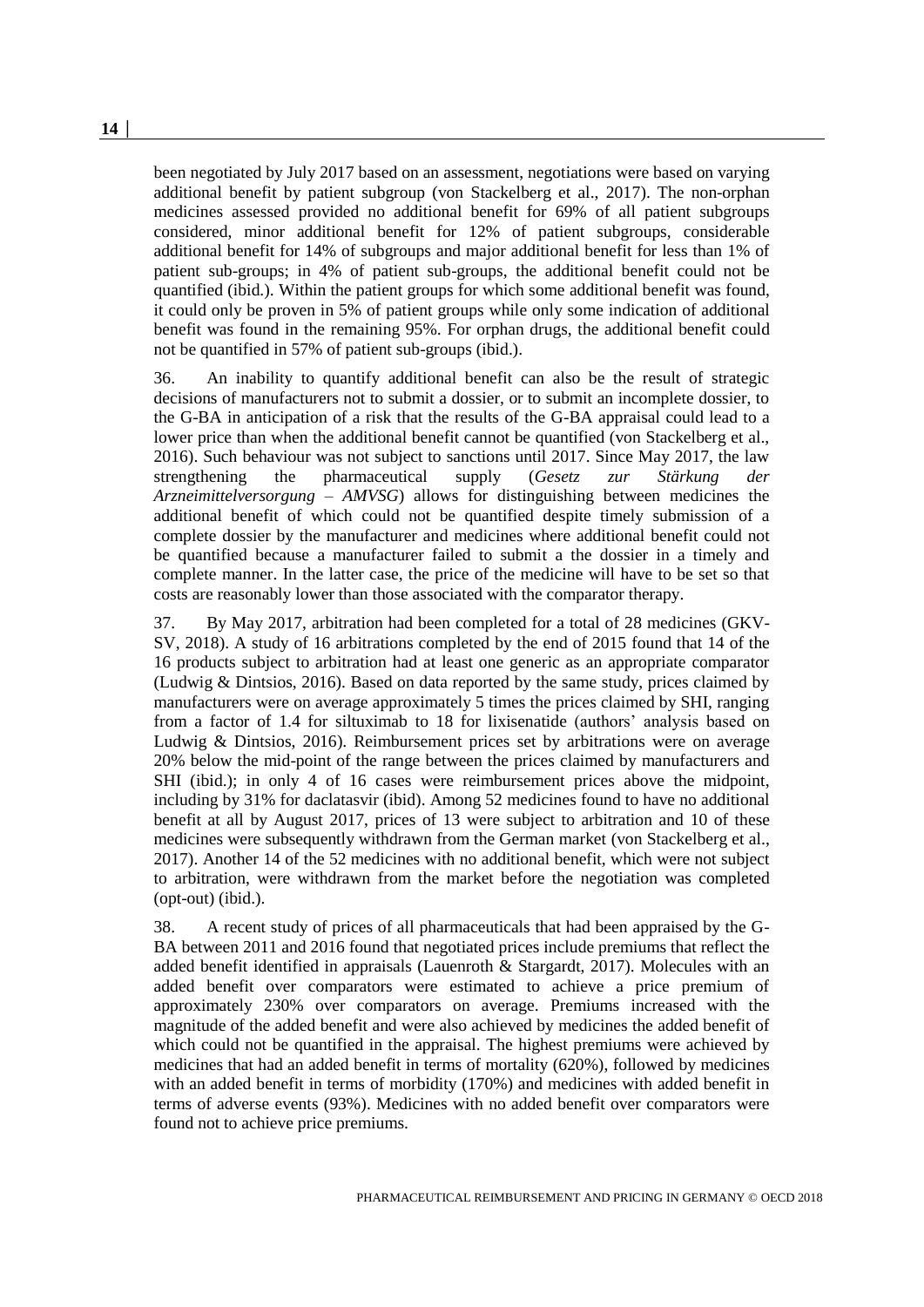### <span id="page-16-0"></span>**5. Negotiations and pricing for inpatient hospital drugs**

39. Prices of drugs dispensed to hospital inpatients are negotiated between pharmaceutical companies and hospitals, hospital chains or group purchasing organisations (GPOs) or, in case of public hospitals, subject to public tendering according to European Union law on public procurement, which specifies a threshold above which purchases have to go through a tender process. Contrary to the outpatient sector where social insurance is legally required to cover all medicines that are not explicitly excluded from reimbursement, patients are not entitled to specific pharmaceutical treatments in hospitals. Hospitals are therefore autonomous in making purchasing decisions. Prices of medicines used in hospitals are not regulated and prices and are a result of confidential transactions, and therefore not publicly available. However, the 2017 law strengthening the pharmaceutical supply (AMVSG) introduced a rule whereby prices negotiated for the outpatient sector following appraisal under AMNOG represent ceilings for prices negotiated by hospitals. For medicines introduced before 2011 and not subject to AMNOG, manufacturers are required to submit their sales prices for the outpatient sector, which also serve as ceilings for hospitals. A large share (approximately 90%) of all hospital purchases are made directly from manufacturers. However, hospitals can also contract with wholesalers or non-hospital pharmacies and may do so especially for supply of less common products required in emergencies.

40. The cost of medicines used by hospitals is included in the payments by diagnosisrelated group (DRG) for the entire treatment episode. Similar to coverage of retail drugs, hospitals may employ any technology that has not been explicitly excluded from coverage by the G-BA. Expenditures for medicines dispensed in hospitals account for 9% of total expenditure on pharmaceuticals (OECD Health data<sup>5</sup>).

41. Hospitals can obtain additional funding on top of DRG payments for new technologies, including medicines, when their costs have not yet been factored in DRG tariffs under the new diagnostic and treatment methods regulation (*Neue Untersuchungsund Behandlungsmethoden - NUB*). Because DRG payment rates are set annually based on historic costs there is a time lag between the point when a new technology affects hospital costs and these additional costs are reflected in the corresponding DRG payment rate. The NUB regulation was introduced in the 2005 law on hospital remuneration (*Krankenhausentgeltgesetz* - KHEntgG) to overcome a disincentive for hospitals resulting from the time lag that could keep them from introducing beneficial new technology that is more expensive than existing treatments (Geissler et al., 2011). Under this regulation, hospitals have to apply individually for additional payments and go through three steps for new technology to be included in the regular system of DRG payments: (1) a hospitalspecific application to the Institute for the Hospital Remuneration System (*Institut für das Entgeltsystem im Krankenhaus* – InEK); (2) if the hospital application with InEK is accepted, a negotiation with the sickness funds to receive the NUB payment for the

 $\overline{a}$ 

<sup>&</sup>lt;sup>5</sup> Consulted on 11 May 2018.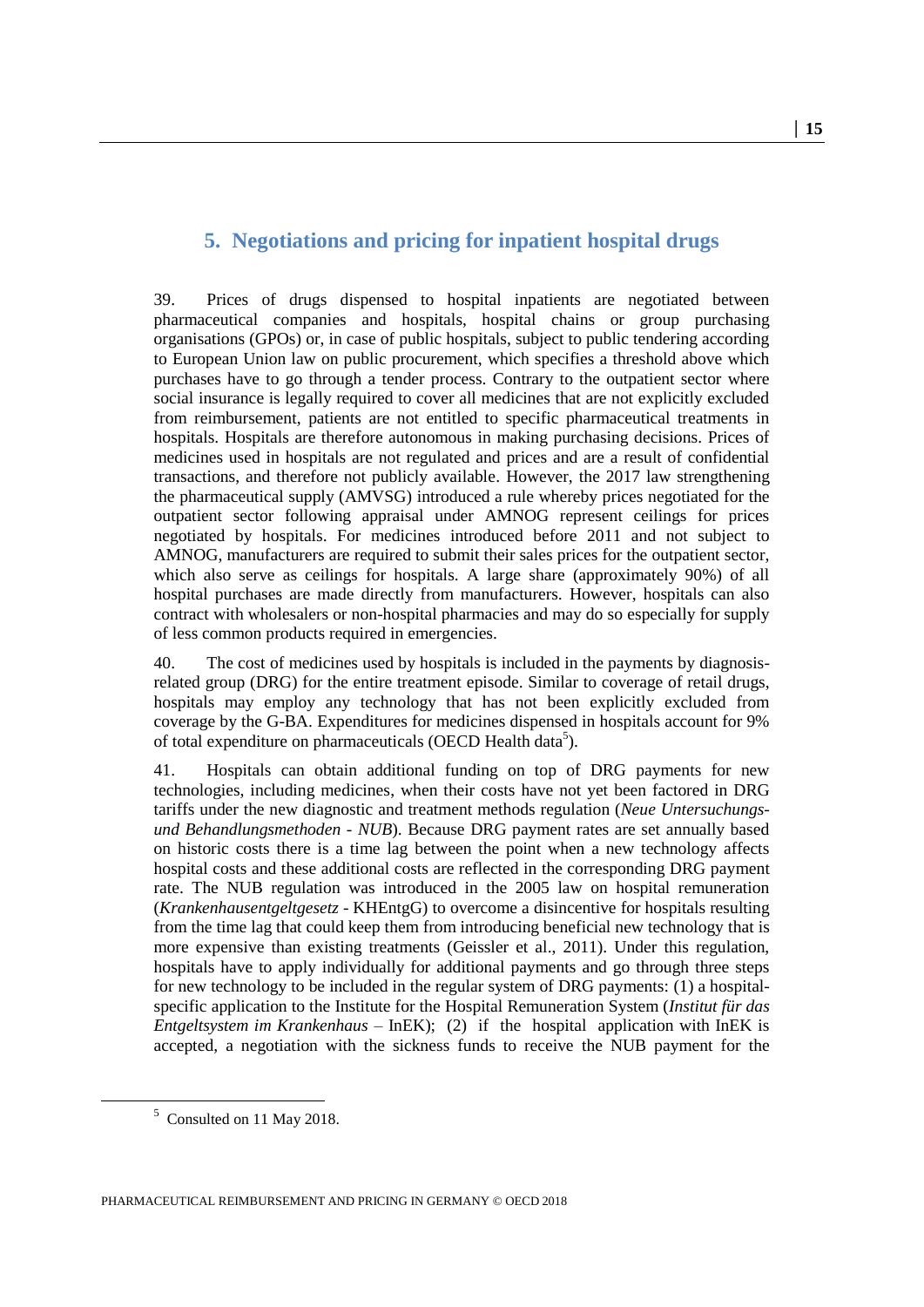technology; and (3) inclusion of the technology in the corresponding DRG based on data collected during the period of the NUB payment (ibid.).

42. For the calendar years 2016, 2015 and 2014, InEK received NUB applications for 710, 670 and 618 products respectively; approximately one-fourth of all applications were for drugs, with oncology and anti-inflammatory/immunology products as leading therapeutic areas for pharmaceutical applications (Freiberg et al., 2016; Friedmann et al., 2014). In 2014 and 2013, payments were approved for 18% and 10% of all products for which applications were submitted (Aggarwal et al., 2015; Friedmann et al., 2014). Approval rates were higher for drugs than for other types of products (ibid.).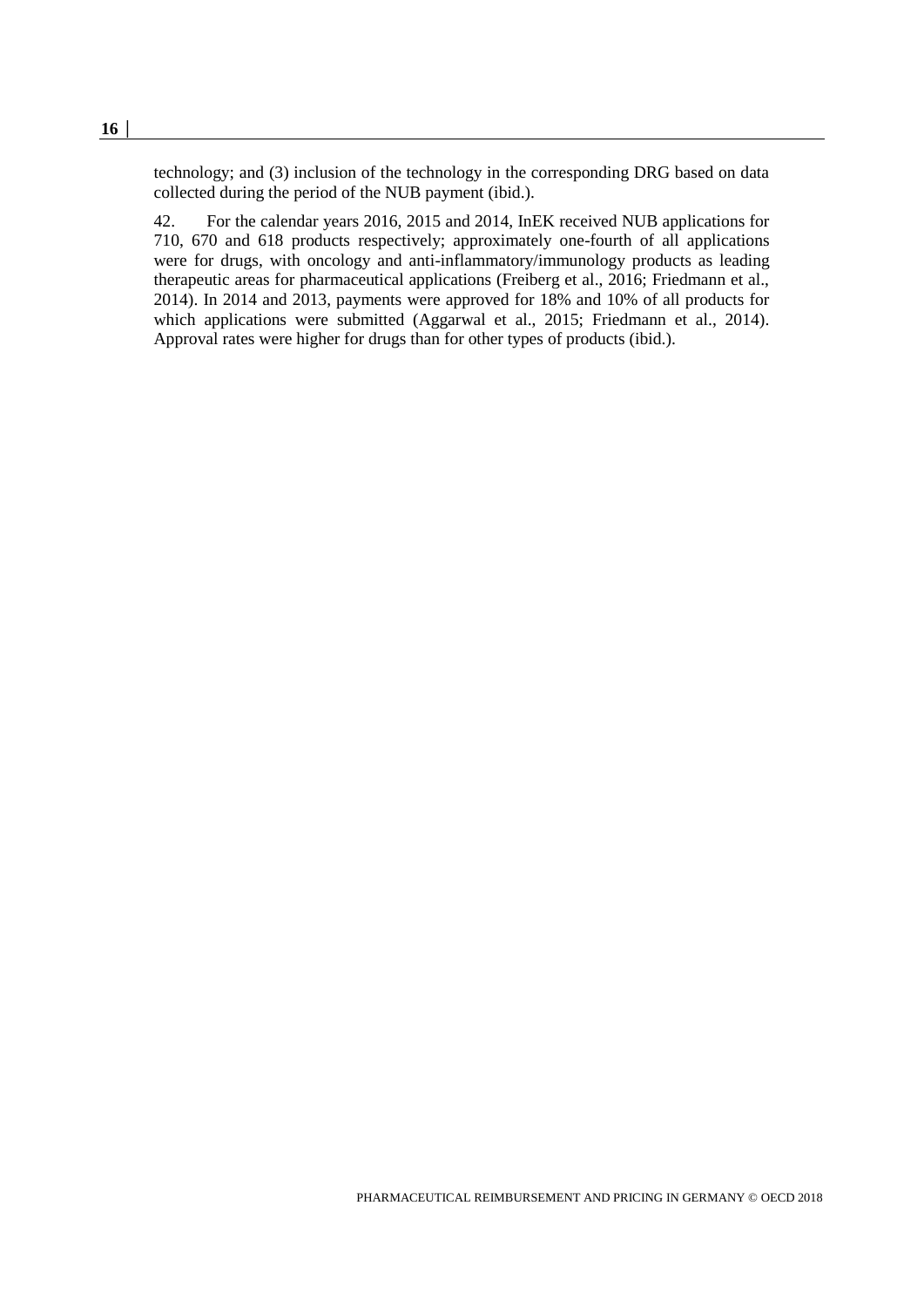## <span id="page-18-0"></span>*Annex - Guidance for assessment of the additional benefit of new product-indications*

43. Pursuant to the Decree on the Benefit Assessment of Pharmaceuticals (Verordnung über die Nutzenbewertung von Arzneimitteln nach § 35a Absatz 1 SGB V für Erstattungsvereinbarungen nach *§ 130b SGB V – AM-NutzenV*), IQWIG and the G-BA assess the additional benefits of new product-indication with pre-defined rules about the level of evidence included in the dossier. The level of the evidence is rated as follows:

- Ia –Systematic review of studies of evidence level 1b;
- Ib Randomised clinical studies;
- IIa Systematic reviews of studies of evidence level IIb
- IIb Prospective comparative cohort-studies
- III Retrospective comparative studies
- IV Case series and other non-comparative studies

V – Associative observations, pathophysiological considerations, descriptive representations, single-case reports, opinions from recognised experts not proven with studies, consensus conferences and reports from expert committees.

44. The Decree also stipulates that the appropriate comparator must be identified according to international standards of evidence-based medicine. The G-BA specifies the following criteria in its rules of procedure:

- The comparator must be authorised for the specific indication assessed;
- If the comparator is a non-medical treatment, it must be deliverable within the framework of the health insurance in Germany;
- Preference should be given to therapeutic alternatives whose patient-relevant benefits have already been assessed by the G-BA.
- The comparator should be considered as an appropriate therapy according to the generally accepted state of medical knowledge.
- Initially, where several alternatives existed, the most cost-efficient had to be chosen, with a preference for medicines included in reference price clusters when possible. However, this constraint was slightly relaxed a few months after the AMNOG's implementation.

45. On this aspect, as well as on other aspects of their applications, pharmaceutical companies can seek advice from the G-BA before filing their application for assessment. The "dossier" must contain the following information by law:

The authorised therapeutic indications;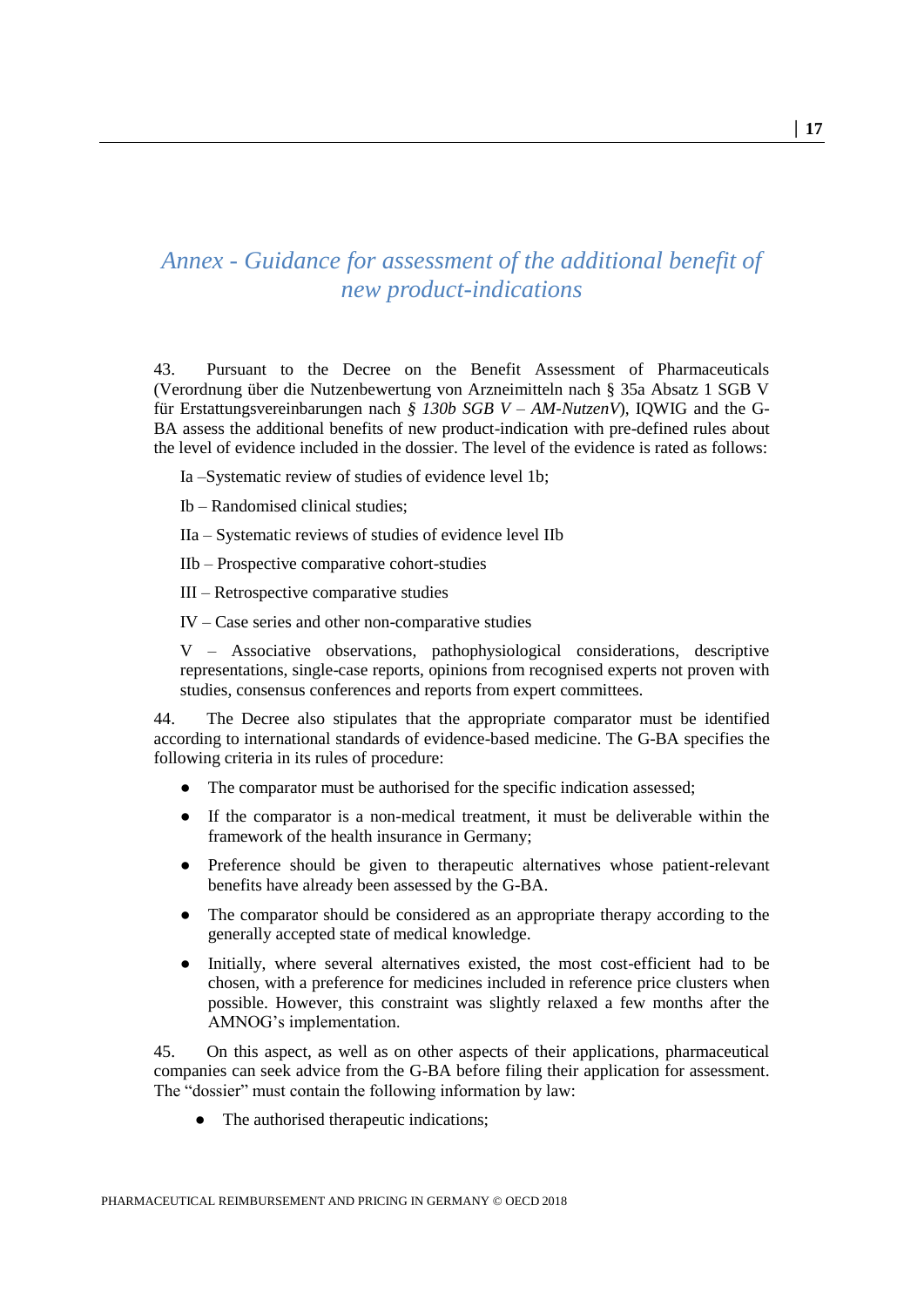- The "claimed" medical benefit;
- The additional medical benefit over the comparator;
- The number of patients and patient groups for whom there is a therapeutically important benefit;
- The costs of the therapy for the statutory health insurance funds: the company must indicate the pharmacy retail price of the medicine and direct costs for the statutory health insurance;
- Specific requirements to ensure "quality of care" when defining therapeutic indications.

46. The dossier must include all information related to the marketing authorisation, as well as information on results and protocols of studies sponsored or co-financed by the company or by third-parties, when available, even though studies may not have finished or have been cancelled.

47. The dossier is made publicly available except those parts including businessrelated confidential information or those which raise issues in terms of the protection of privacy. Some parts of the report may be kept confidential.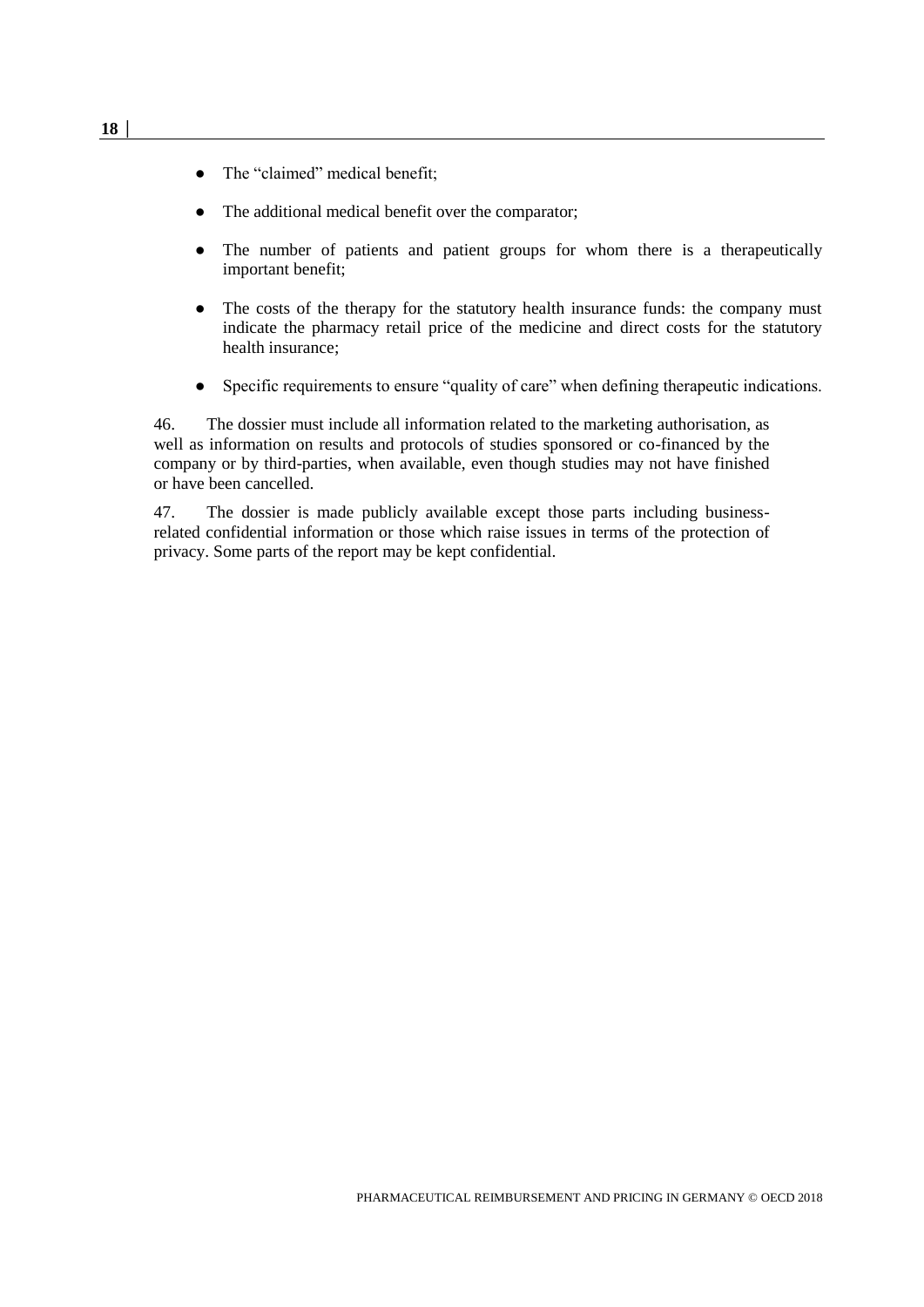### *Sources and references*

<span id="page-20-0"></span>Aggarwal S., Kumar S., Topaloglu H. (2015), Overview of NUB Process for In-Patient Drugs and Devices In German, *Value in Health* 18(7), p.A546

Bouslouk (2016), G-BA benefit assessment of new orphan drugs in Germany: the first five years, *Expert Opinion on Orphan Drugs* 4(5), pp. 453-455

Deutscher Bundestag (2017), Beschlussempfehlung und Bericht des Ausschusses für Gesundheit (14. Ausschuss) zu dem Gesetzentwurf der Bundesregierung eines Gesetzes zur Stärkung der Arzneimittelversorgung in der GKV (GKV-Arzneimittelversorgungsstärkungsgesetz – AMVSG), [http://dip21.bundestag.de/dip21/btd/18/114/1811449.pdf,](http://dip21.bundestag.de/dip21/btd/18/114/1811449.pdf) accessed on 4 July 2017

Geissler A., Scheller-Kreinsen D., Quentin W., Busse R (2011) Germany: Understanding G-DRGs, in Busse R., Geissler A., Quentin W., Wiley M. (eds.), Diagnosis-Related Groups in Europe - Moving towards transparency, efficiency and quality in hospitals, Copenhagen: World Health Organization on behalf of the European Observatory on Health Systems and Policies

Gemeinsamer Bundesausschuss (G-BA) (2018), Nutzenbewertungen (gefiltert), [https://www.g](https://www.g-ba.de/informationen/nutzenbewertung/filter/b--st-4-od--tg-/sortiert-nach/nutzenbewertung_verfahren.BEGINN_BEWERTUNGSVERFAHREN/absteigend/)[ba.de/informationen/nutzenbewertung/filter/b--st-4-od--tg-/sortiert](https://www.g-ba.de/informationen/nutzenbewertung/filter/b--st-4-od--tg-/sortiert-nach/nutzenbewertung_verfahren.BEGINN_BEWERTUNGSVERFAHREN/absteigend/)[nach/nutzenbewertung\\_verfahren.BEGINN\\_BEWERTUNGSVERFAHREN/absteigend/,](https://www.g-ba.de/informationen/nutzenbewertung/filter/b--st-4-od--tg-/sortiert-nach/nutzenbewertung_verfahren.BEGINN_BEWERTUNGSVERFAHREN/absteigend/) accessed on 25 May 2018

Spitzenverband Bund der Krankenkassen (GKV-SV) (2018), Übersicht zu den Verhandlungen der Erstattungsbeträge nach § 130b SGB V,

[https://www.gkv-](https://www.gkv-spitzenverband.de/krankenversicherung/arzneimittel/verhandlungen_nach_amnog/ebv_130b/ebv_nach_130b.jsp?pageNo=3&submitted=true&sort=substance&descending=0&searchterm=Suchbegriff+eingeben&status=50437&specialFeature=#arzneimittelliste)

[spitzenverband.de/krankenversicherung/arzneimittel/verhandlungen\\_nach\\_amnog/ebv\\_130b/ebv\\_nach\\_1](https://www.gkv-spitzenverband.de/krankenversicherung/arzneimittel/verhandlungen_nach_amnog/ebv_130b/ebv_nach_130b.jsp?pageNo=3&submitted=true&sort=substance&descending=0&searchterm=Suchbegriff+eingeben&status=50437&specialFeature=#arzneimittelliste) [30b.jsp?pageNo=3&submitted=true&sort=substance&descending=0&searchterm=Suchbegriff+eingeben](https://www.gkv-spitzenverband.de/krankenversicherung/arzneimittel/verhandlungen_nach_amnog/ebv_130b/ebv_nach_130b.jsp?pageNo=3&submitted=true&sort=substance&descending=0&searchterm=Suchbegriff+eingeben&status=50437&specialFeature=#arzneimittelliste) [&status=50437&specialFeature=#arzneimittelliste,](https://www.gkv-spitzenverband.de/krankenversicherung/arzneimittel/verhandlungen_nach_amnog/ebv_130b/ebv_nach_130b.jsp?pageNo=3&submitted=true&sort=substance&descending=0&searchterm=Suchbegriff+eingeben&status=50437&specialFeature=#arzneimittelliste) accessed on 25 May 2018

Spitzenverband Bund der Krankenkassen (GKV-SV) (2017), Gemeinsam sind wir 90 Prozent - Geschäftsbericht 2016, [https://www.gkv-](https://www.gkv-spitzenverband.de/media/dokumente/presse/publikationen/geschaeftsberichte/GKV_GB2016_RZ_Barrierefrei.pdf)

[spitzenverband.de/media/dokumente/presse/publikationen/geschaeftsberichte/GKV\\_GB2016\\_RZ\\_Barrie](https://www.gkv-spitzenverband.de/media/dokumente/presse/publikationen/geschaeftsberichte/GKV_GB2016_RZ_Barrierefrei.pdf) [refrei.pdf,](https://www.gkv-spitzenverband.de/media/dokumente/presse/publikationen/geschaeftsberichte/GKV_GB2016_RZ_Barrierefrei.pdf) accessed on 5 July 2017

Spitzenverband Bund der Krankenkassen (GKV-SV) (2016), Rahmenvereinbarung nach § 130b Abs. 9 SGB V zwischen dem GKV-Spitzenverband und der Verbände der pharmazeutischen Unternehmer, [https://www.gkv-](https://www.gkv-spitzenverband.de/media/dokumente/krankenversicherung_1/arzneimittel/rahmenvertraege/pharmazeutische_unternehmer/Rahmenvereinbarung_130b_Abs9__SGB_V_2016.pdf)

[spitzenverband.de/media/dokumente/krankenversicherung\\_1/arzneimittel/rahmenvertraege/pharmazeutis](https://www.gkv-spitzenverband.de/media/dokumente/krankenversicherung_1/arzneimittel/rahmenvertraege/pharmazeutische_unternehmer/Rahmenvereinbarung_130b_Abs9__SGB_V_2016.pdf) [che\\_unternehmer/Rahmenvereinbarung\\_130b\\_Abs9\\_\\_SGB\\_V\\_2016.pdf,](https://www.gkv-spitzenverband.de/media/dokumente/krankenversicherung_1/arzneimittel/rahmenvertraege/pharmazeutische_unternehmer/Rahmenvereinbarung_130b_Abs9__SGB_V_2016.pdf) accessed on 5 July 2017

Freiberg M., Schwarz R., Schalk E., Kraft T. (2016), Extra Budgetary Reimbursement Options For Innovations In The German Hospital Sector, *Value in Health*, 19(7), p.A468